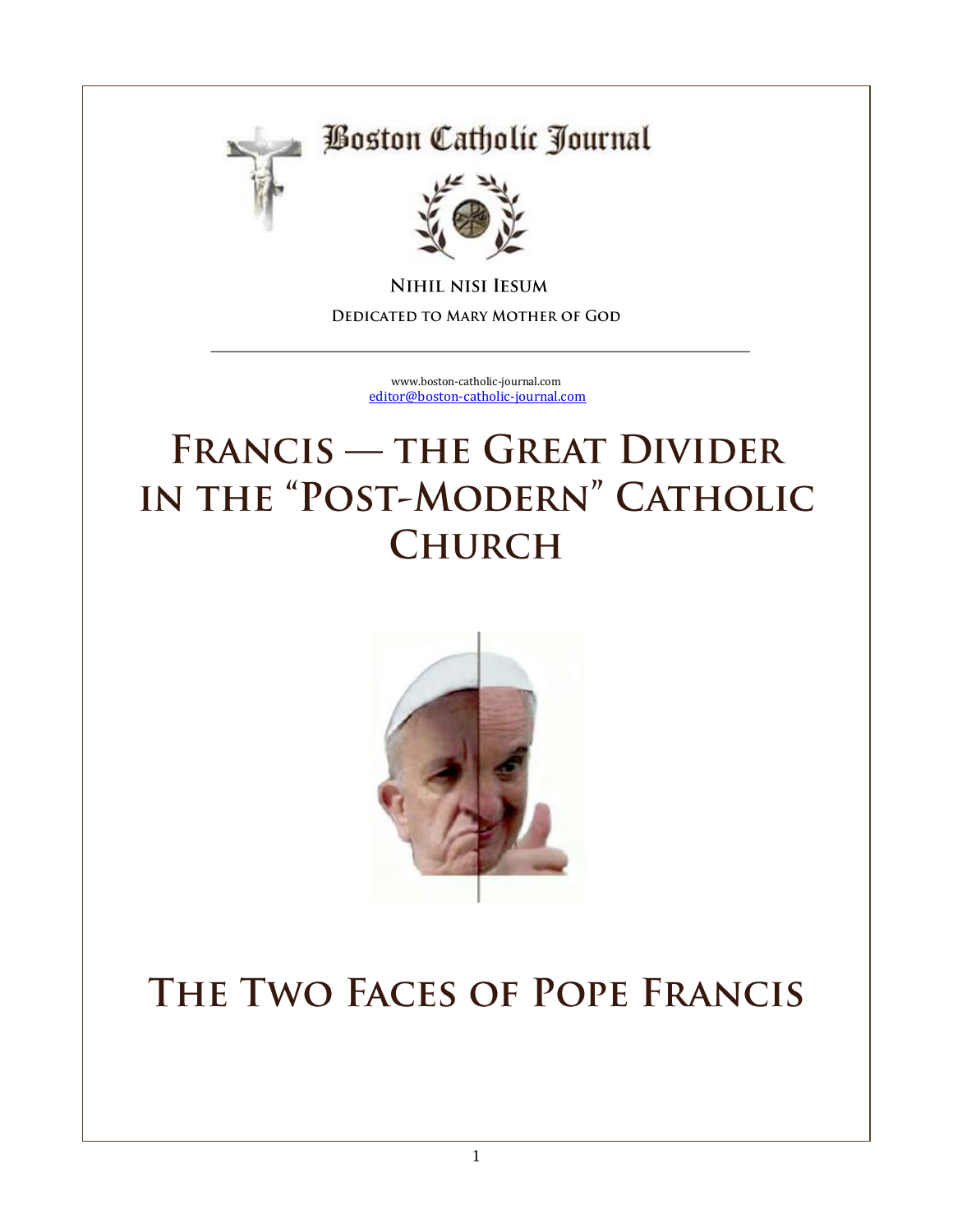### WILL THE PRIDE AND ARROGANCE OF FRANCIS DARE EVEN DEFY GOD HIMSELF?

#### MUCH DEPENDS UPON WHICH SIDE OF A RADICALLY LIBERAL **AGENDA YOU STAND**

### **Francis is a man of inversions**.

If you stand on the right side of him you are well-treated and heard; if you stand on the wrong side of him (as, say, Cardinal Burke) you are dispatched to the *Ultima Thule*. But **the "right" side of Francis is on the Left; and the wrong side of Francis is on the Right.** For all his putative benignity, Francis can be ruthless. It is a side of Francis that receives little attention from the media. He autocratically tolerates no disagreement and is quick to punish or exile. He is not "the man-madeby-the-media". In an irreconcilable juxtaposition he is ostentatiously humble, trumpeting the humility he tries to equate with himself while failing to exercise that "humility and gentleness" among his own courtiers. That "an atmosphere of fear" pervades the halls of the Vatican is no surprise. His disdain for, and antagonism toward, traditional Catholics and the those who adhere to the Tridentine Mass is well known. But there is no such disdain for openly dissident Catholics such as Kasper and Danneels, both cardinals, who enjoy his favor and to whom he is keen to listen. Indeed, they are part of the inner circle of his closest advisors.

Unlike his immediate predecessor, Francis is openly antagonistic and condescending toward those who do not align themselves with his unquestionably revolutionary — many would say destructive — liberal agenda that would not only "decentralize" the 2000 year old teaching authority of Rome, but effectively abdicate the papacy itself , leaving all matters ecclesiological in the hands of broadly dispersed Synods (a 1965 creation of Vatican II), Episcopal Conferences (another creation of Vatican II in 1966), local Ordinaries (bishops), and even in parishes themselves, free to articulate the Faith as a "praxis" unique to each local parish's "creative" expression of the Faith — which may differ entirely from a neighboring parish's creative impulse and expression of the Faith. The two needn't be uniform in either teaching or "praxis". If there is contradiction in the teaching of each — and, *eo ipso* no *unity* among them — then that is the most genuine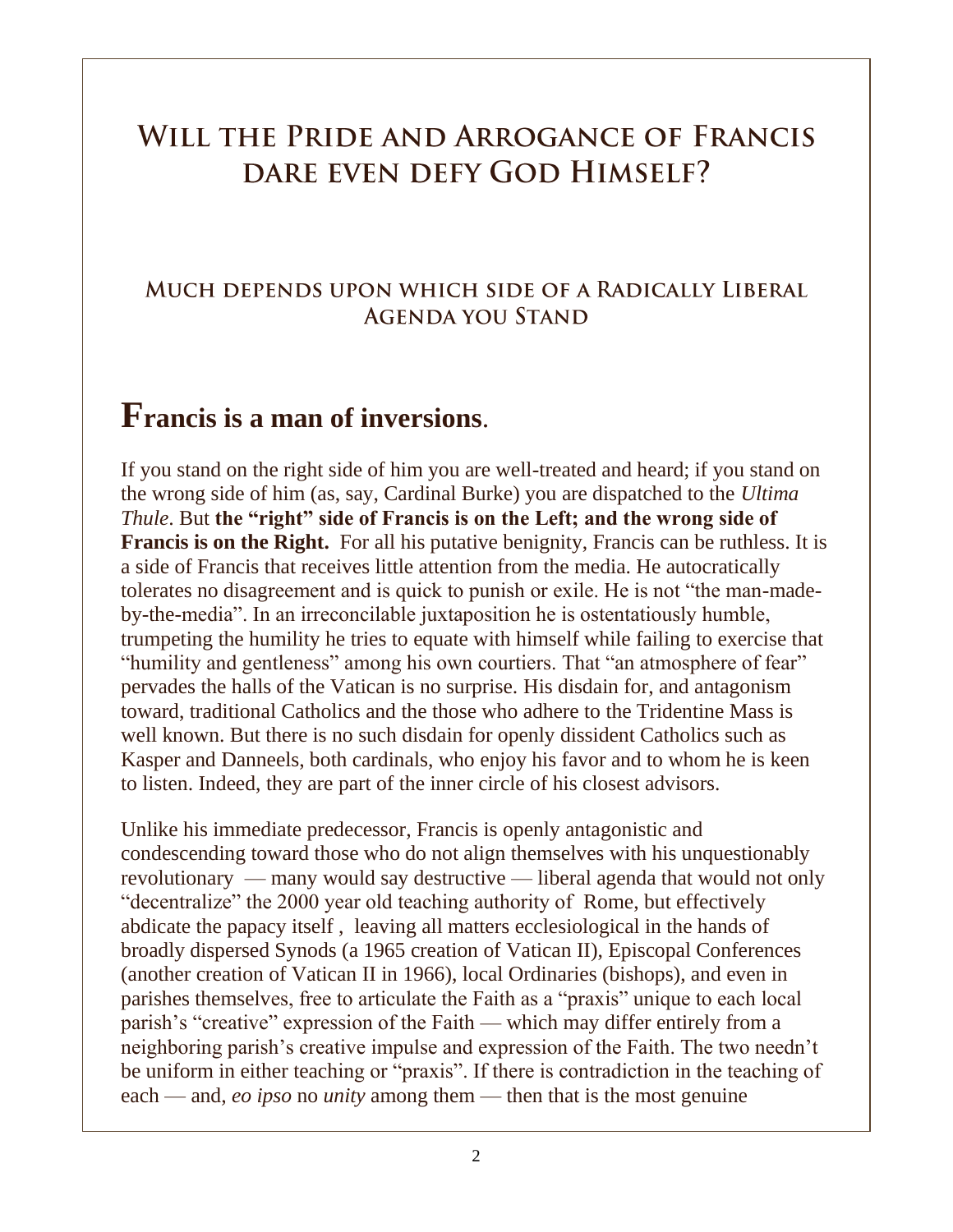expression of the Church for those particular parishioners, priests, and Parish Council (yet another 1965 creation emerging from Vatican II that deprived the pastor of his authority in the parish. While it is ostensibly an "advisory" group often comprised of disaffected Catholics — it often works to undermine the unique pastoral responsibility of the priest. Here you find the feminists, the liberal Catholics, the "progressives", the people who really run the Church). That contradiction exists and flies in the face of reason and logic (specifically the Principle of Non-Contradiction) is beside the point. After all, according to Francis, we must be open to "God surprising us".

Let us put it bluntly: Francis is not a particularly bright man. This is not to say that being intelligent, coherent, and articulate is indispensable to being holy — but it certainly helps in every other aspect, especially as it pertains to the Vicar of Jesus Christ on Earth.

Understanding what Francis is saying concerning extremely important issues should not be an exercise in verbal Sudoku, an effort to make sense of what he is *attempting* to say — presuming that he himself "knows" rather than solipsistically intuits what he is saying, leaving the rest of us to guess.

He is a man of tremendous ambiguity despite his vaunted simplicity. There is a distinct lack of clarity often couched in awkward phrases — often neologisms doubtlessly written *for* him by *others*, and the tone, the phraseology, is one often encountered in the lexicon of distinctly liberal circles and among "New Age" thinkers. What are we to make of such statements as:

"If we, each doing our own part, if we do good to others, *if we meet there*, doing good, and we go slowly, gently, little by little, we will make that *culture of encounter*: We need that so much. We must meet one another doing good. *'But I don't believe, Father, I am an atheist!' But do good: We will meet one another there."*

**Q:** Where is *"there"?* And how is it different from "here" if one is talking with an atheist? Will the atheist no longer be an atheist in that nebulous "there"? Will the Pope no longer be a Catholic when he reaches "there"? If "there" is "in the doing of good", what is the outcome he suggests will result? That we will find that "we are both doing good and that is good — and it really does not matter if we believe in Christ or not … as long as we are doing good? As long as we are being nice to each other we *both* will find that Christ is really beside the point and quite unnecessary. We can trade places and our ultimate destiny will be unaffected … as long as we "meet each other there". In Whom we believe or do not believe is really unimportant (*despite*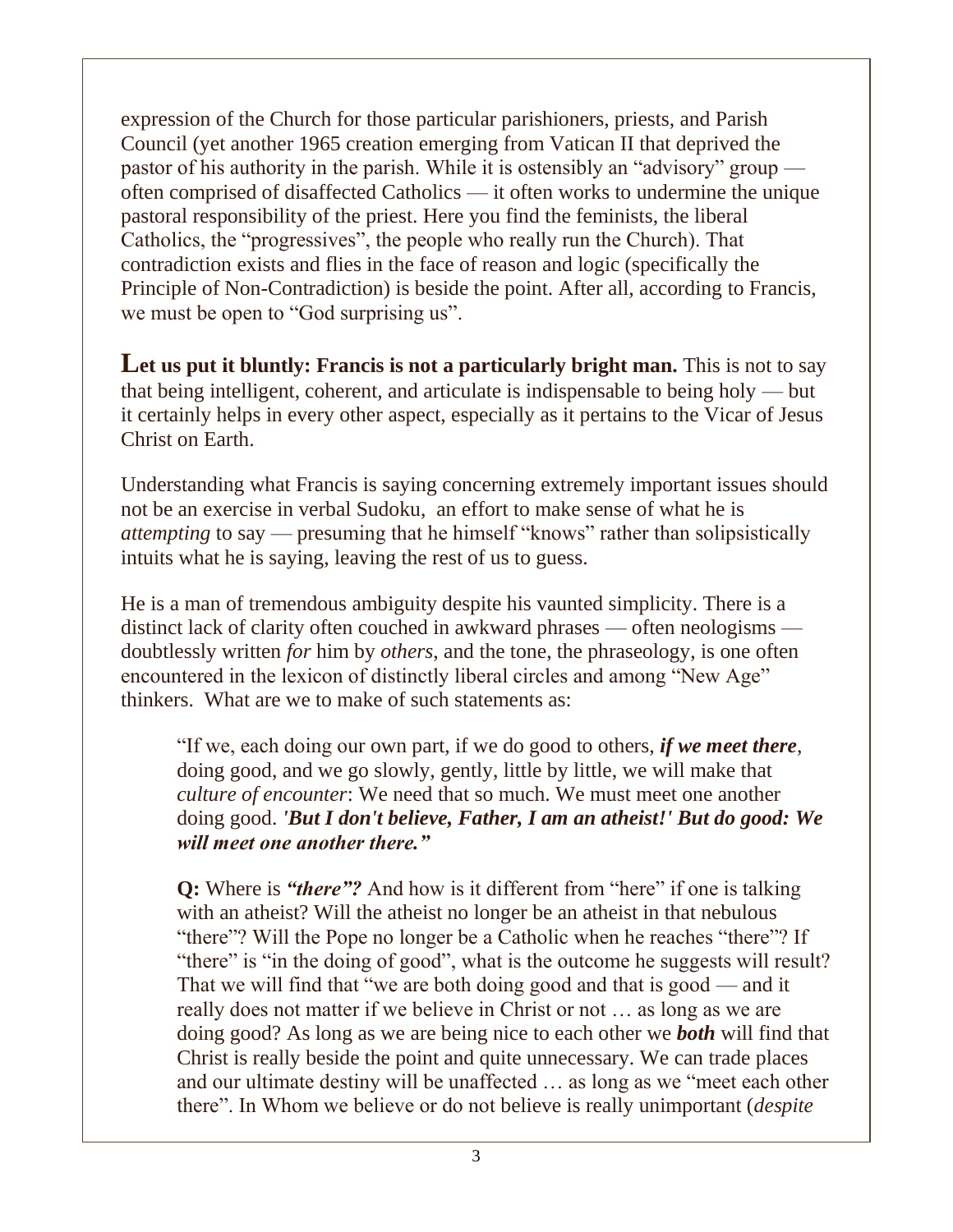what that Person in Whom we believe or do not believe has said *concerning belief in Him* in very clear and unequivocal terms.)

On the other hand, however insipid and incoherent the statement, it is the logical and inevitable result of an emerging *policy* **in Francis's papacy that discourages, even forbids,** *any attempt by a Catholic to convert another to Christ* (and through Christ to come to salvation, and ultimately to Heaven (the best possible *will* we can have toward another: their ultimate, ontological and eternal good — for which we were created in the first place — at least according to authentic Catholic doctrine).

He is also an accomplished showman. His repudiation of the emblems of his office, his refusal to live where his predecessors lived, to deliberately be chauffeured in sub-compacts, to make his own meals — ostensibly to reveal his simplicity —

appears not so much an *example* to the faithful for their own edification — as it does a *reproach* to his predecessors who chose to *accept* the historical tradition accorded their ecclesiastical office. A cynic may say that it is a carefully and publicly orchestrated slap in the face to his predecessors — which hardly accords with humility. In fact, the press, the media, are invited to witness and to broadly publicize this exaggerated "humility". There is something troubling in this *ostentation* of "humility" which immediately invokes Jesus' parable in Matthew 6.5: "Do not be like the hypocrites, for they love to pray standing in the synagogues and on the street corners to be seen by others. Truly I tell you, they have received their reward in full."

If that is not confusing enough, let us look at another bewildering statement by Francis, invoking one of his "blessed" predecessors:

"Blessed Paul VI expressed this eloquently: "We can imagine, then, that *each of our sins*, our attempts to turn our back on God, *kindles in him a more intense flame of love*, a desire to bring us back to himself and to his saving plan ..."

In light of what precisely that "plan" is, and "Who" is putatively involved as quite necessary to it, Francis is not clear, given his rapprochement with the straw atheist). This is a decidedly queer notion with no clear Scriptural or theological credentials, for we had been taught (note the past tense) that sin is *an offense* to God, an evil so great that it required the very Son of God to die in expiation for it. Following this logic, then, if I wish to be *more* loved by God *then I should sin more often* … and the graver the sin, the more intense God's love, yes?

But that ability to confuse, to render indistinct, is precisely the *sine qua non* of the agenda of *those who boasted of putting him in office* (Cardinal Danneels of the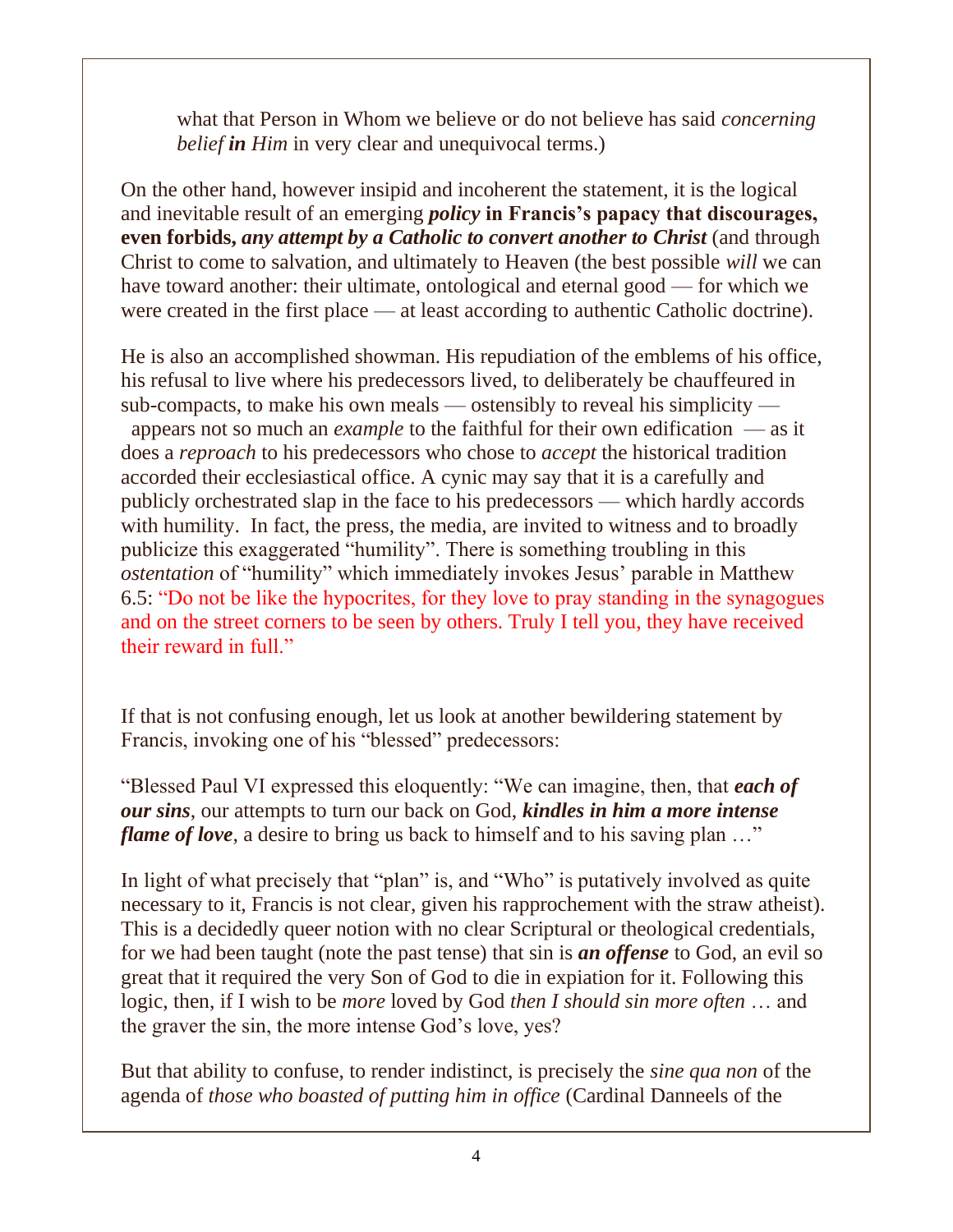infamous "Vatican Mafia" who openly declared that Francis was "their man", that is to say, the candidate favored by the notorious "St. Gallen Club" who regularly met for years to undermine Pope Benedict's election, and ultimately his papacy, in order to replace him with "*their* man". And who was "their man"? *Bergoglio!* Surprise! And now, as *Francis*, the devolution of the Church has been inaugurated. He is merely "the Bishop of Rome" as he fondly refers to himself, and concomitantly diminishes and undermines the *universal* authority of the papacy itself). This is to say nothing of:

- *Danneels cover up of the pedophile Bishop* of Bruges, Roger Vangheluwe, despite the insistence of the bishop's own nephew who was sexually victimized by him for 14 years and demanded that Danneels bring it to the attention of the pope — which he refused to do.
- *This same Cardinal Danneels* also vigorously attempted to convince King Baudouin of Belgium *to legislate an abortion bill* despite the king's moral reluctance as a matter of conscience (The king stepped down for 36 hours rather than associate his name with the bill that was subsequently passed)
- His approval of and his lobbying for same-sex "unions" which he considered, in his own words, and as a Catholic Cardinal, "a positive development".
- *This same Cardinal Danneels* was the *number two appointee* to the Synod on *the Family!* (of all things) — despite being disgraced … and did we mention that he is *retired*? Why was he given this position of such prominence? It is simple: *Quid pro quo*: something for something. In other words, Francis's personal *invitation* and *appointment* of Danneels was a blatant "thank you!" for Danneels part in having engineered his ascent to the Throne of Peter (the Holy Ghost, of course, is parenthetical to all this). Did we mention that the extremely liberal Cardinal Walter Kasper of Germany *also* a member of the same "St. Gallen Club" — was *number one* on the list? *Quid pro quo x 2*.

Let us put this into clearer perspective that, unfortunately, requires less imagination. Let us assume that a presidential nominee is elected to office. It is later found that a powerful coterie of conspirators had done everything legal and illegal to place him in office to further their own interests (which may in fact coincide with the president's). One of the conspirators is found to be deeply involved in criminal activity of the most loathsome sort and the media, seizing upon it, expose him to public outrage. However, the statute of limitations required by law expires before he can be convicted. He then goes on to publicly boast of how instrumental he was in getting the current president elected, and had, in fact, engineered it. Soon after the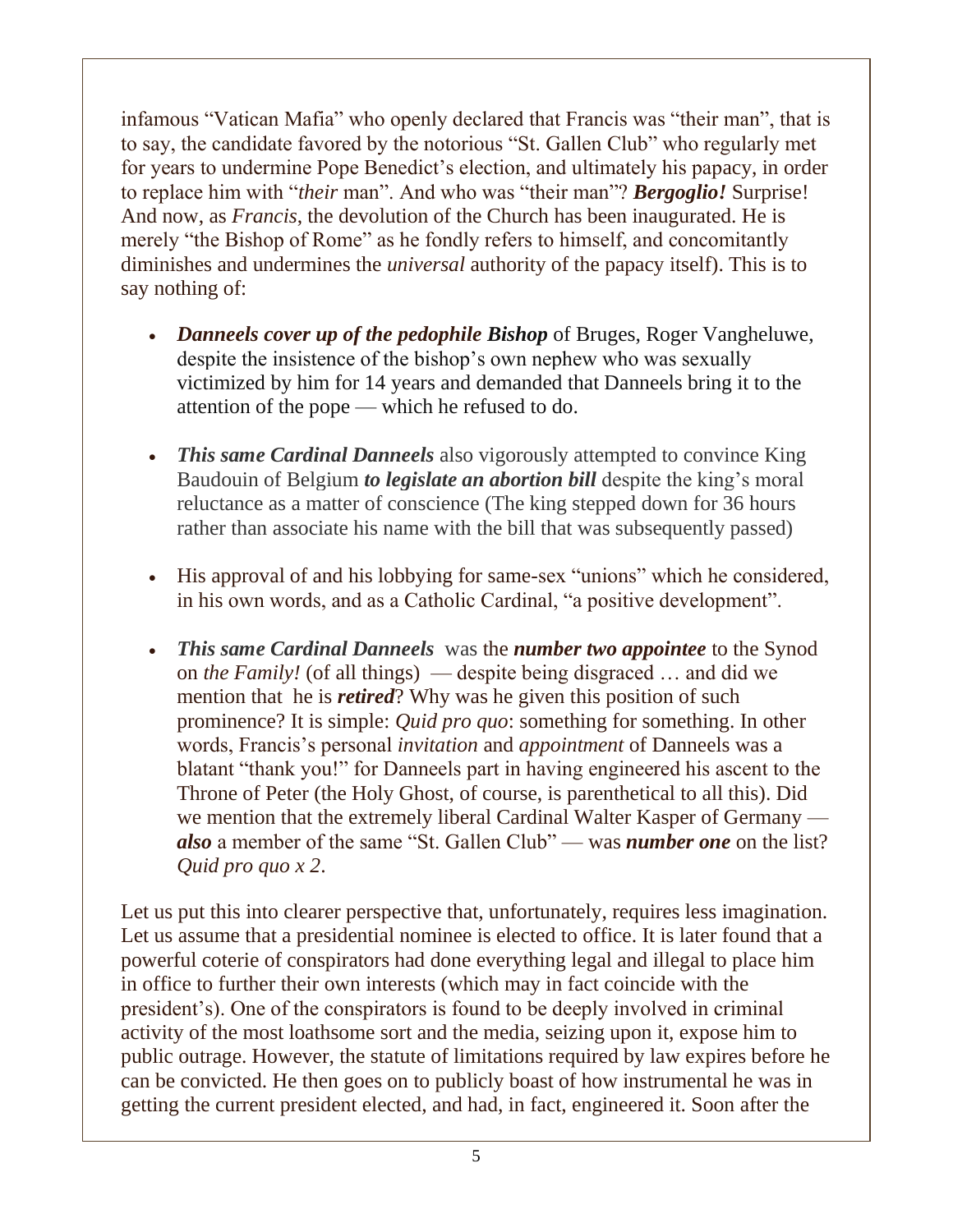president assumes office, he assembles a group of advisors. The number one appointee is someone openly disaffected with the Constitution of the United States and makes every effort to undermine it. We are astounded. But that was just the jab. The real blow comes when the number two appointee is the very man who had engaged in unscrupulous and criminal activity — and who had publicly boasted to the news outlets that he was the kingpin in getting the president elected. He is not simply a personal, but a public disgrace!

Would a politician really make so blatant, so egregious, so open a payback as to place this man in his inner circle of advisors — and as the second in the position of influencing the president? Would not the president, rather, distance himself from that figure at all costs as a liability to his own credibility? Of course he would! Obama even distanced himself from his "friend" and "pastor" the "reverend" Jeremiah Wright after preaching "God damn America" … three times in one homily … among many other incendiary remarks? It was political poison to the president.

But it is not a theological and moral outrage that Francis appoints Danneels and Kasper to his own inner circle? It is not just theology and morality — it is stupidity … or worse yet, utter arrogance: "If I can get away with this, I can get away with anything." And he has. And, to the detriment of the Church, likely will continue to.

#### **Very** *Proud* **of His Humility ... an Oxymoron**

Of course this assessment goes against the prevailing narrative of a man "renowned for his humility" in the secular press. Indeed, he completely agrees with and personally endorses this narrative. In discussing the dismal results of Vatican II we find the following:

"He said the Second Vatican Council, the 1962-65 meetings that brought the church into the modern world, had promised such an opening to people of other faiths and non-believers, but that the church hadn't made progress since then."

### **"I have the humility and** *ambition* **to do so," he said." <sup>1</sup>**

**What does this say of his predecessors?** That all of them lacked the requisite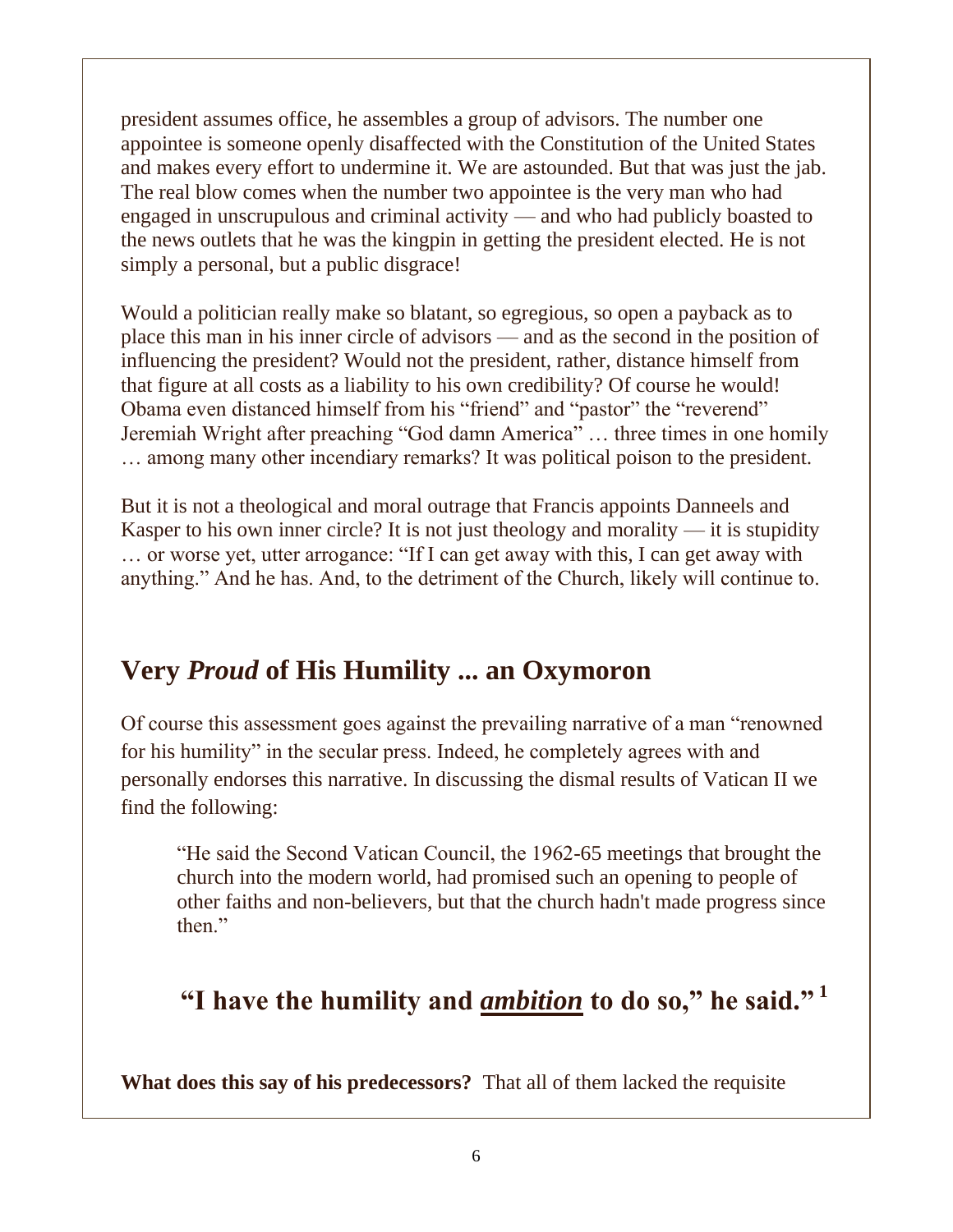*personal* attributes (humility and ambition) to fulfill the revolutionary vision of Vatican II— while Francis unflinchingly asserts that *he* possesses what *they* lacked — and flatly tells us so. Because *he* possesses the … unique … combination of (self-acclaimed) humility and ambition lacking in his predecessors, *he* can achieve what they failed to. Even the most casual Catholic recognizes an inherent conflict in this perplexing and troubling statement. *Self-ascribed humility* strikes us the wrong way — think of Christ's parable of the Pharisee and the Publican praying before God), especially when it is coupled with *ambition*. Are *self-acclaimed humility* and *ambition* really exemplary or even complementary virtues in any remotely Catholic discourse? The hubris *less-than-implicit* in this remarkable statement is given clearer, bolder relief in the following story we find quite revealing and not a little unsettling:

# BANKRUPT BENEVOLENCE: "AND  $I$  am the pope; I DO NOT NEED TO GIVE REASONS."

This is what Pope Francis unceremoniously told Cardinal Müller of the *Congregation for the Doctrine of the Faith —* who dared to disagree with Francis on issues within *Amoris Laetitia* — when Francis effectively fired him. Technically what he stated is true. It is true of any corporation or business: one can be called in at the end of the day of twenty years of faithful service and be summarily dismissed "for no reason" — but is rarely exercised because of the odor of autocracy that surrounds it together with the blatant exercise of pitiless power uncommon even in business and industry. Certainly we found no such crude exercise of power within other pontificates of recent memory. Human dignity demands reasons for such curt dismissals — and so do human beings. It is callous and stinks of supercilious authority, prepotency and crude superiority. In other words, earmarks that have characterized the authoritarian papacy of Francis. **It is no more than a slap-down: "I am the Pope ... dammit! ... just do as your told, man!"**

So much for the much vaunted mercy, tolerance, gentility, and good-will of this deeply confused and even more confusing pope.

According to *[Lifesite News](https://www.lifesitenews.com/news/former-vatican-doctrine-chief-criticizes-how-pope-dismissed-him-i-cannot-ac)*, "In an interview with the German newspaper *Passauer Neue Presse*, Cardinal Müller revealed details of the meeting in which he learned of the Pope's refusal to renew his 5-year mandate as prefect of the Congregation for the Doctrine of the Faith (CDF)."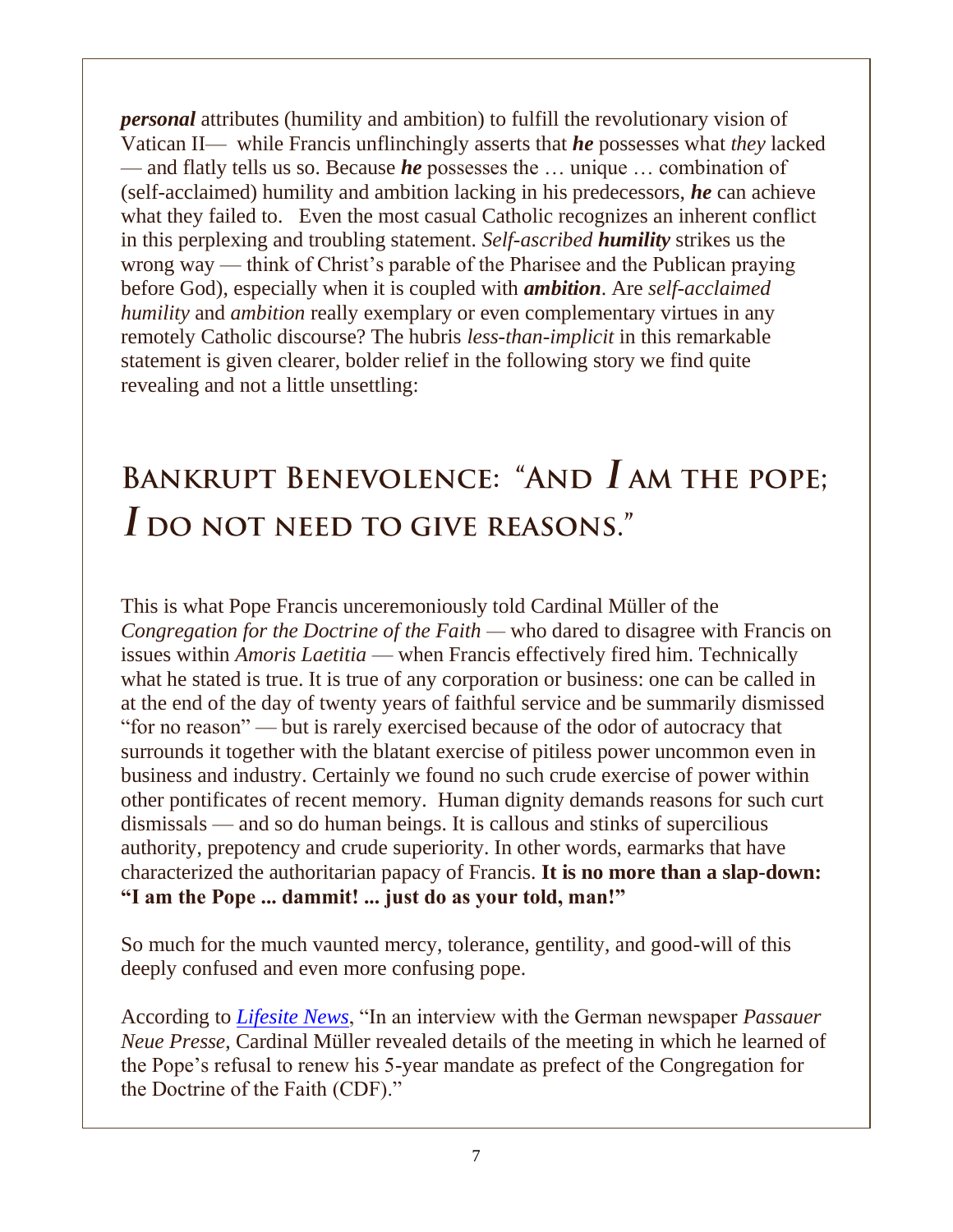Pope Francis, Cardinal Müller said, "communicated his decision" not to renew his term [of 5 more years until his retirement as is customary] **"within one minute" on the last work day of his five-year-term, and did not give any reasons for it.**

The same Cardinal Müller found his own peremptory dismissal reminiscent of Pope Francis's summary and inexplicable dismissal of three extremely worthy priests from his office at the Congregation of the Doctrine of the Faith; priests that Cardinal Müller found indispensible just before Christmas last year. On that occasion Cardinal Müller politely inquired about their abrupt dismissal as follows:

"Your Holiness, I have received these letters (demanding their dismissal), but I did not do anything because these persons are among the best of my dicastery… what did they do?"

The answer was, as follows: **"And I am the pope, I do not need to give reasons for any of my decisions.** I have decided that they have to leave and they have to leave."

He got up and stretched out his hand in order to indicate that the audience was at an end." (if you wish to read more of this dramatic episode, see: ["Before Dismissal of](https://onepeterfive.com/source-before-dismissal-of-cardinal-muller-pope-asked-five-pointed-questions/)  [Cardinal Müller,](https://onepeterfive.com/source-before-dismissal-of-cardinal-muller-pope-asked-five-pointed-questions/) 

[Pope Asked Five Pointed Questions"](https://onepeterfive.com/source-before-dismissal-of-cardinal-muller-pope-asked-five-pointed-questions/). **Note particularly the following:** *"The pope wants to speak to you." "Did you tell him I am celebrating Mass?" asked Müller. "Yes," said the* 

*secretary, "but he says he does not mind—he wants to talk to you all the same." The cardinal went to the sacristy. The pope, in a very bad mood, gave him some orders and a dossier*

*concerning one of his friends, a cardinal."*).

# **HYPOCRISY**

This is the same author of *Laudato Si* who literally pontificated about "the immense dignity of each person, who is not just something, but someone." (65) and that "In our time, the Church does not simply state that other creatures ... have no worth in themselves and can be treated as we wish. The German bishops have taught that, where other creatures are concerned, "we can speak of the priority of being over that of being useful"  $(69)$ 

Why do we even bring this up? Is it character-assassination? Malice? No. It is simply relevant. Let us be clear. We wish Pope Francis every good and no evil. This is the correct understanding of loving anyone. We love Pope Francis as Christ commands us to love everyone.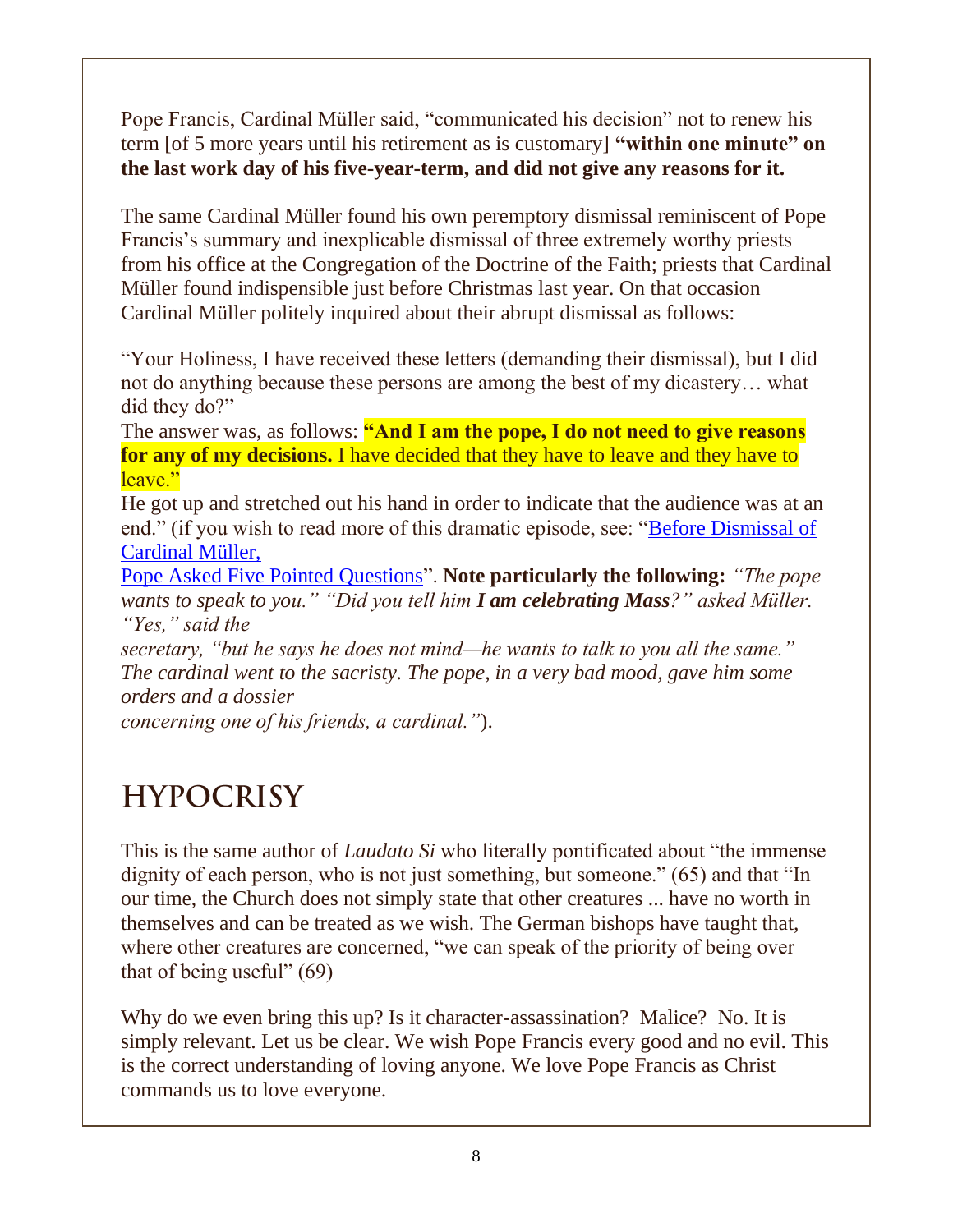Is this assessment lacking in charity? I think not. Saint Paul rebuked Saint Peter himself "when [he] saw that they walked not uprightly unto the truth of the Gospel" but that Peter, "fearing them who were of the circumcision" had acquiesced to what may be considered the first attempt at "ecumenism" (Gal 2.11-14). Did Saint Paul not love Saint Peter? And *because* he loved him — *and because he loved Christ more* — he reproached him.

Rarely, in the history of the Church, has a Catholic had to choose with whom to side: Christ or the pope? To side with the pope *was* to side with Christ! This is no longer so clear, and it is puzzling to many faithful Catholics when Francis advocates that which Christ opposes, or opposes that which Christ mandates. How is a Catholic to accept two contrary counsels ... even commands?

**Christ:** "Going therefore, teach ye all nations; baptizing them in the name of the Father, and of the Son, and of the Holy Ghost. **Teaching them to observe all things whatsoever I have commanded you**." (St. Matthew 28.19)

**Francis:** "Proselytism is solemn nonsense."

How do we reconcile such *completely contradictory* exhortations? Have we come to such a state of affairs that Catholics are confronted with choosing between **what our Blessed Lord commanded** and what **Pope Francis disdains as nonsense?** This is not simply scandalous ... it verges on — and is a broad and deep current toward — nothing less than heresy: the rejection of what *Christ Himself* unquestionably taught. There is no other plausible explanation for this contradiction. Such contrariety *cannot* co-exist in the Church. It is a violent breach of 2000 years of Catholic teaching and doctrine. The heresy of **Indifferentism** <sup>2</sup> was *not* repealed by the Second Vatican Council, nor can it ever be, for Christ simply and forcefully stated: "I am the way, and the truth, and the life. **No man cometh to the Father, but by me."** (St. John 14.6)

# "WHO ARE WE TO JUDGE?"

**Is Francis dismantling the Barque of Peter** — plank by plank — or simply following the prevailing winds and steering it into the rocks? Cardinal Burke aptly used the analogy of a ship without a rudder in reference to Pope Francis's apparent lack of reference. Look at the confusion about you and tell us. If the ship is heading toward Lesbos driven by a furious and feckless wind, what are we to do? Reproach the pilot to avert disaster? But to reproach — however pressing — is to judge, and in in Francis's own words, *who are we* to do so... ?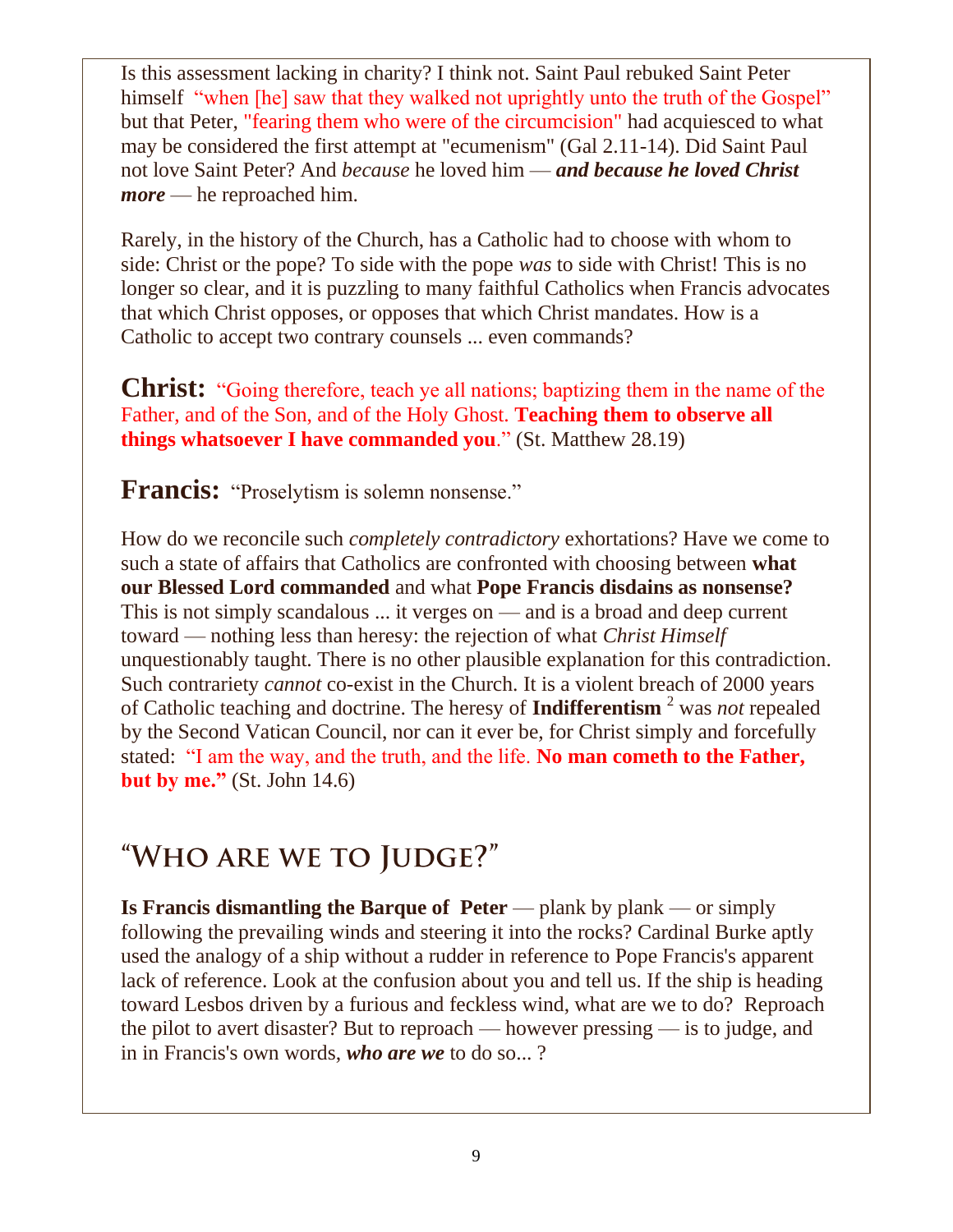## AMORIS LAETITIA — THE FIRST APOSTOLIC **EXHORTATION TO SIN!**

And this ... *this* is to utter nothing of the horrific scandal and heresy inherent in Francis's troubled *Amoris Laetitia*, an **Apostolic Exhortation — to sin!** Perhaps the first ever: **against Christ's own teaching** on the **indissolubility of marriage**, the **sin of adultery**, His unequivocal **injunction against divorce**, and Saint Paul's stern admonition against **receiving Holy Communion unworthily** (1 Corinthians 11.27) — *the very Body and Blood of Christ* — while in a state of mortal sin (adultery)!

And Francis presumes to *abrogate* what Christ Himself *established*? Indeed, **all 4**?

Did not someone speak of the reek of sulfur in the Vatican? How prescient!

Archbishop Tomash Peta who sat on the Synod that produced this document observed that: "Blessed Paul VI in 1972: 'From some crack the smoke of Satan has entered the temple of God.' I am convinced that these were prophetical words..." [https://www.cnsnews.com/blog/michael-w-chapman/bishop-vatican-synod-one-can](https://www.cnsnews.com/blog/michael-w-chapman/bishop-vatican-synod-one-can-still-perceive-smell-smoke-satan-synod-document)[still-perceive-smell-smoke-satan-synod-document](https://www.cnsnews.com/blog/michael-w-chapman/bishop-vatican-synod-one-can-still-perceive-smell-smoke-satan-synod-document)

So are we.

<sup>1</sup> [http://www.oregonlive.com/today/index.ssf/2013/10/pope\\_francis\\_urges\\_reform\\_](http://www.oregonlive.com/today/index.ssf/2013/10/pope_francis_urges_reform_want.html) [want.html](http://www.oregonlive.com/today/index.ssf/2013/10/pope_francis_urges_reform_want.html)

\_\_\_\_\_\_\_\_\_\_\_\_\_\_\_\_\_\_\_\_\_\_\_\_\_\_\_\_\_\_\_\_\_\_\_\_\_\_\_

<sup>2</sup>**"Indifferentism" is the belief that it does not matter what religion a man professes; he can attain to salvation by any religion. The Church has roundly condemned this notion as a heresy in very strong language, holding it to be a denial of** *extra ecclesiam nulla salus (outside the Church there is no salvation)***.** Here, we feature a brief passage from *Mirari Vos*, by the last great monk-pope, Gregory XVI (August 15, 1832). All emphasis (bold and italics), are ours; paragraph numbers, and reference numbers appear as in the original:

"13. Now We consider another abundant source of the evils with which the Church is afflicted at present: indifferentism. **This perverse opinion is spread on all sides by the fraud of the wicked who claim that it is possible to obtain the eternal**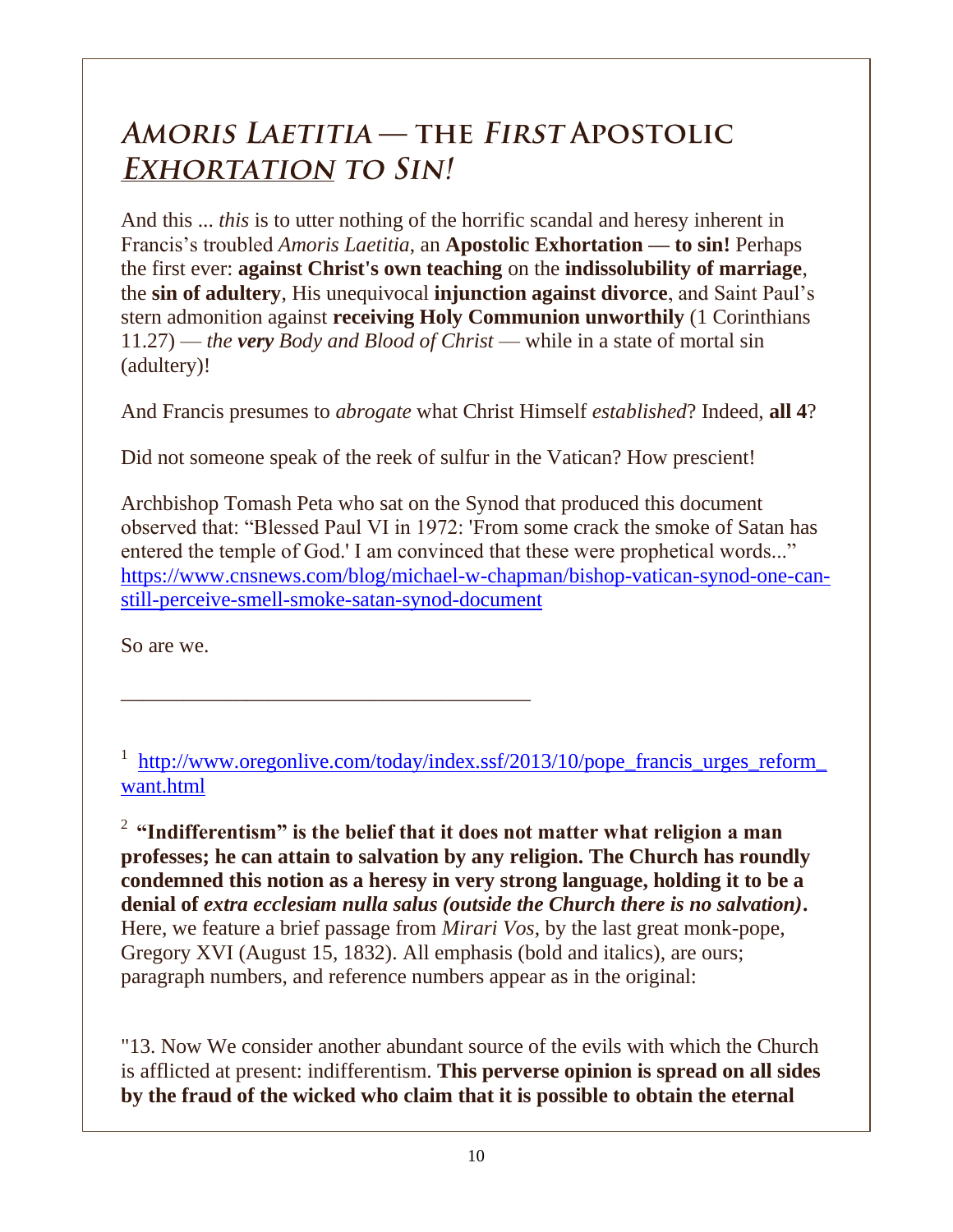**salvation of the soul by the profession of any kind of religion, as long as morality is maintained. Surely, in so clear a matter, you will drive this deadly error far from the people committed to your care. With the admonition of the apostle that "there is one God, one faith, one baptism"[16] may those fear who contrive the notion that the safe harbor of salvation is open to persons of any religion whatever.** They should consider the testimony of Christ Himself that "those who are not with Christ are against Him,"[17] and that they disperse unhappily who do not gather with Him. Therefore "without a doubt, they will perish forever, unless they hold the Catholic faith whole and inviolate."[18] Let them hear Jerome who, while the Church was torn into three parts by schism, tells us that whenever someone tried to persuade him to join his group he always exclaimed: "He who is for the See of Peter is for me."[19] A schismatic flatters himself falsely if he asserts that he, too, has been washed in the waters of regeneration. Indeed Augustine would reply to such a man: "The branch has the same form when it has been cut off from the vine; but of what profit for it is the form, if it does not live from the root?"[20]

14. This shameful font of indifferentism gives rise to that absurd and erroneous proposition which claims that liberty of conscience must be maintained for everyone. It spreads ruin in sacred and civil affairs, though some repeat over and over again with the greatest impudence that some advantage accrues to religion from it. "But the death of the soul is worse than freedom of error," as Augustine was wont to say.[21] When all restraints are removed by which men are kept on the narrow path of truth, their nature, which is already inclined to evil, propels them to ruin. Then truly "the bottomless pit"[22] is open from which John saw smoke ascending which obscured the sun, and out of which locusts flew forth to devastate the earth. Thence comes transformation of minds, corruption of youths, contempt of sacred things and holy laws — in other words, a pestilence more deadly to the state than any other. Experience shows, even from earliest times, that cities renowned for wealth, dominion, and glory perished as a result of this single evil, namely immoderate freedom of opinion, license of free speech, and desire for novelty."

— Pope Gregory XVI, *Mirari Vos*

[http://catholicism.org/indifferentism-is-a-condemned-heresy-gregory-xvis-mirari](http://catholicism.org/indifferentism-is-a-condemned-heresy-gregory-xvis-mirari-vos.html)[vos.html](http://catholicism.org/indifferentism-is-a-condemned-heresy-gregory-xvis-mirari-vos.html)

Editor Boston Catholic Journal July 30, 2018